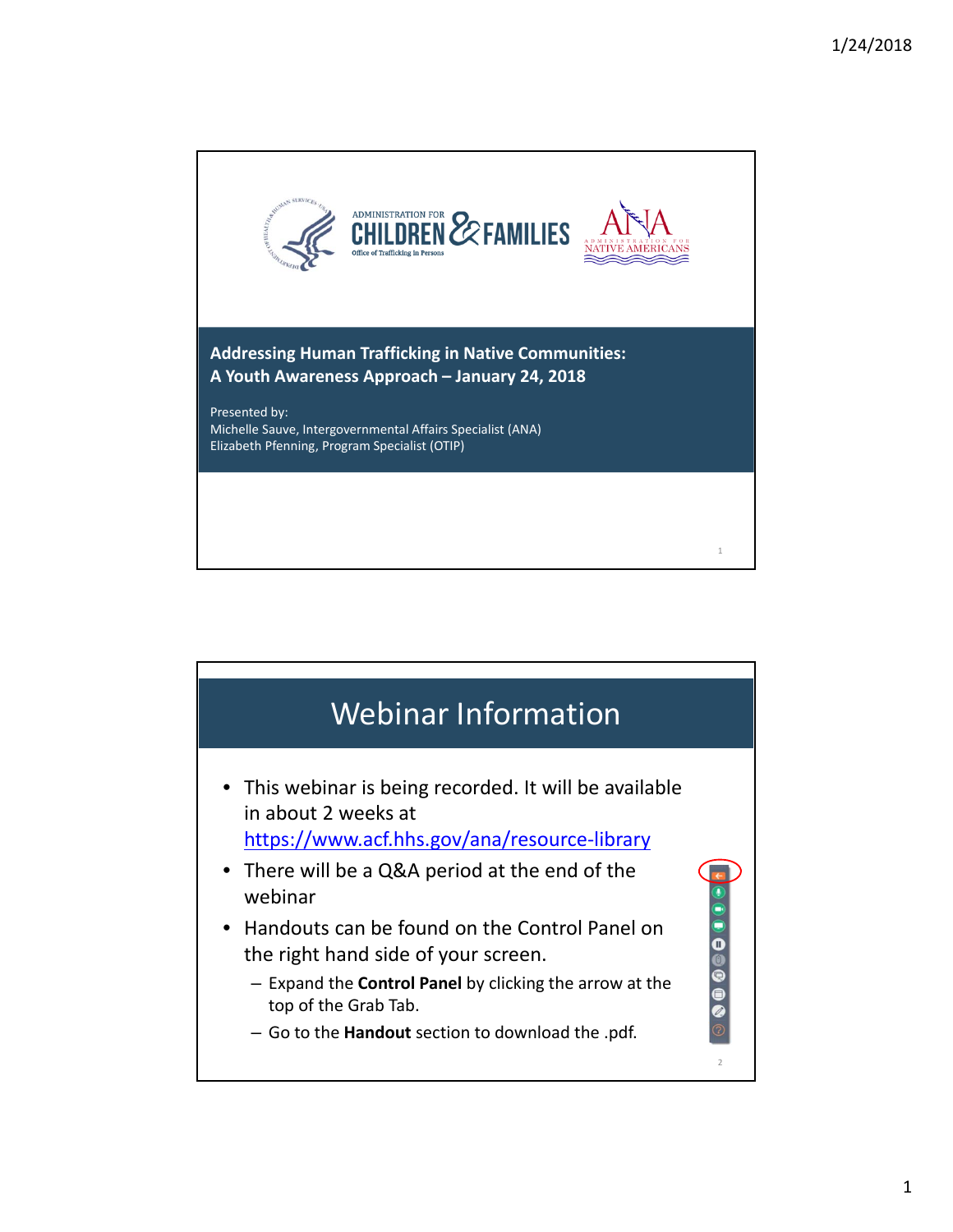# Webinar Host



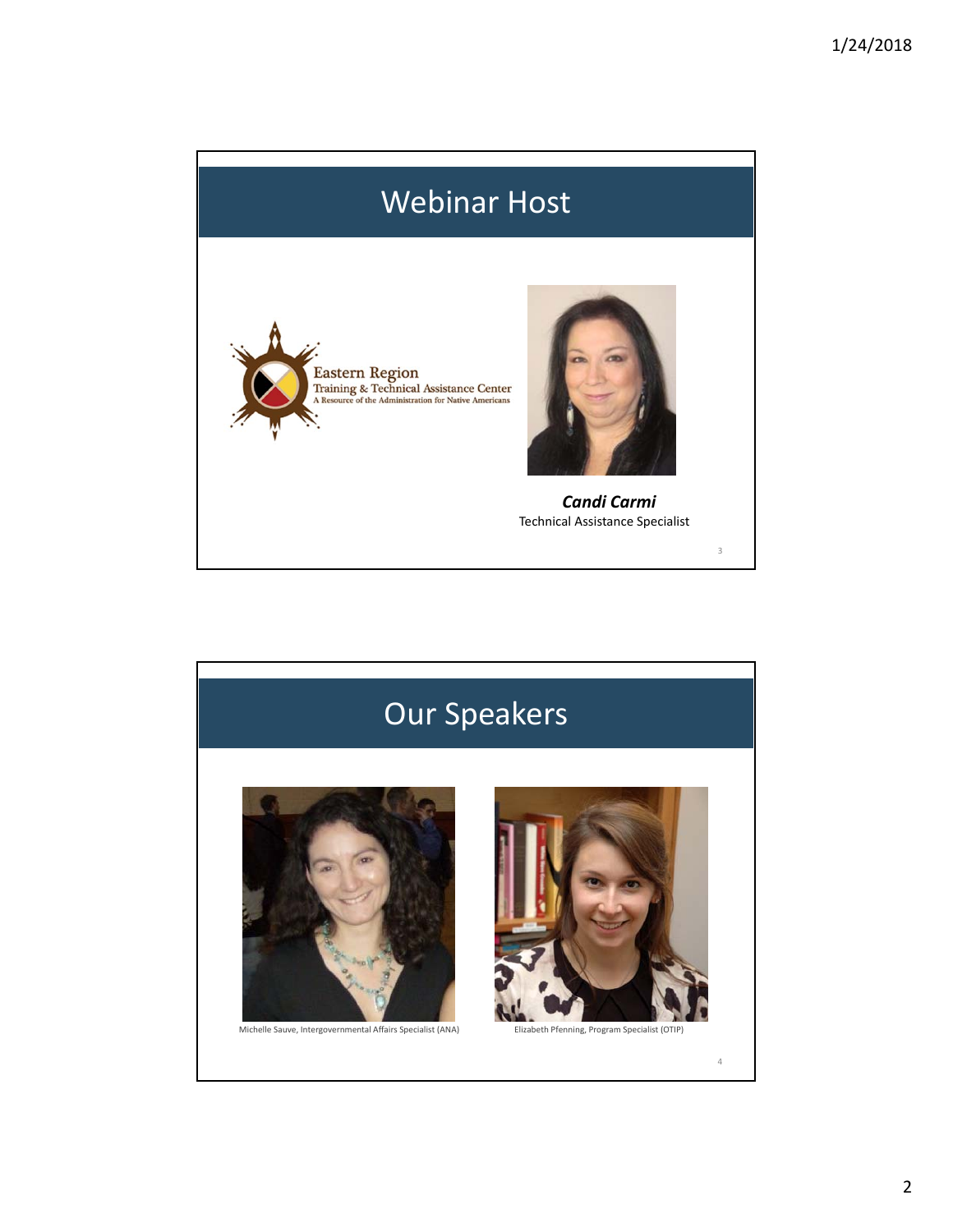### Webinar Objectives

- Human Trafficking 101
- Overview of Native Youth Toolkit
- Overarching Guidance for Anti-Trafficking Outreach Campaigns
- Overview of Available Resources
- Q&A

#### Primary Goals of the Administration for Native Americans

- Established in 1974 through the Native American Programs Act (NAPA), the **Administration for Native Americans (ANA)** serves all Native Americans.
- ANA promotes self-sufficiency for Native Americans by providing **discretionary grant funding** for community based projects, and **training and technical assistance** to eligible tribes and native organizations.
- **Deputy Asst Secretary/ANA Commissioner** serves as the visible and effective advocate on behalf of Native Americans within the federal government.

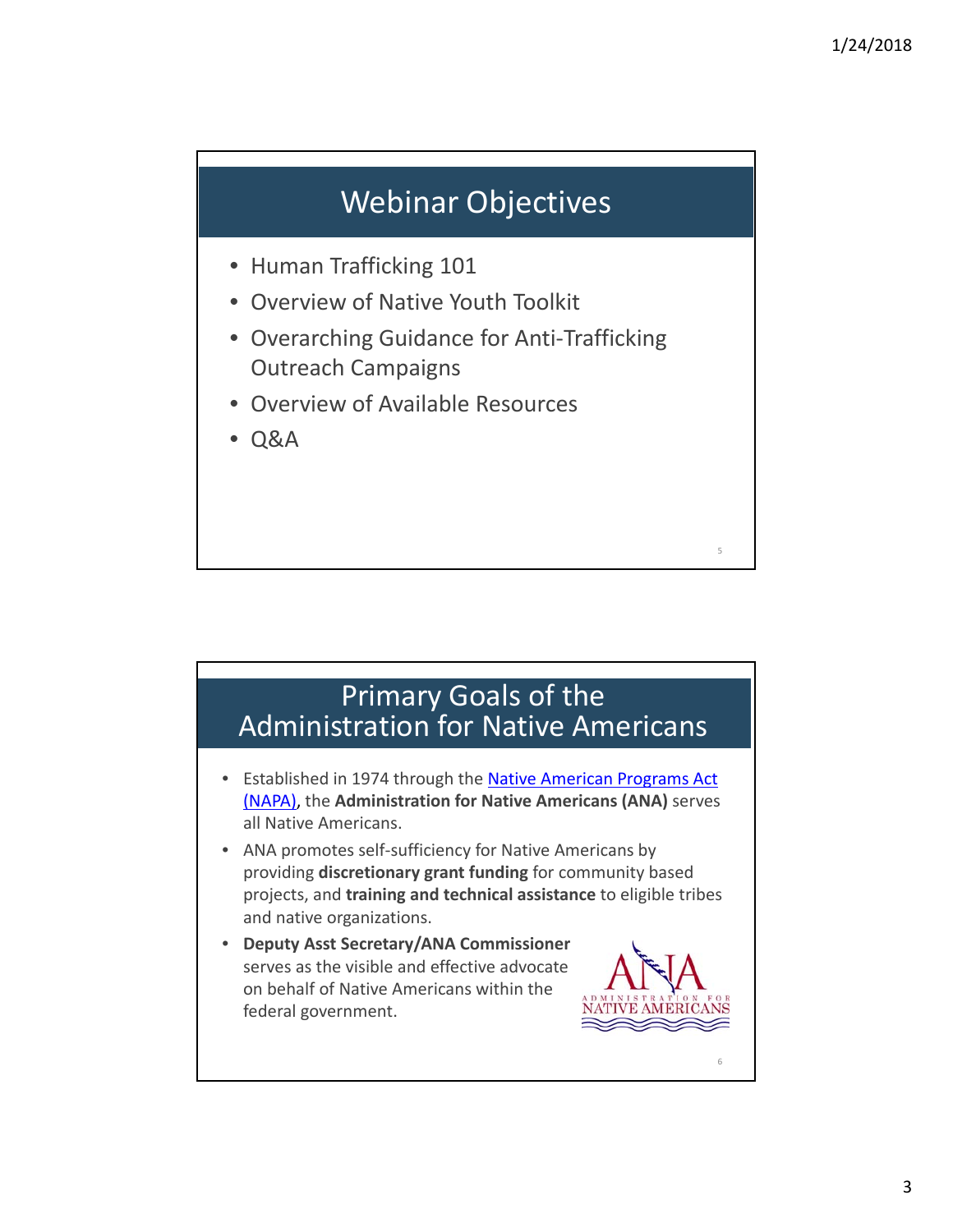**HUMAN** 

**TRAFFICKING:** 

#### Primary Goals of the Office on Trafficking in Persons

- Establish a **cohesive national human trafficking victim service delivery system** through a network of grantees that will serve victims of all forms of human trafficking, be guided by core standards of care, and leverage partnerships
- Develop a culture of **data‐informed** anti‐trafficking programming and policy‐making
- Integrate anti-trafficking efforts into existing and new HHS **prevention strategies**, including creating targeted awareness and public health messaging to populations at highest risk for human trafficking

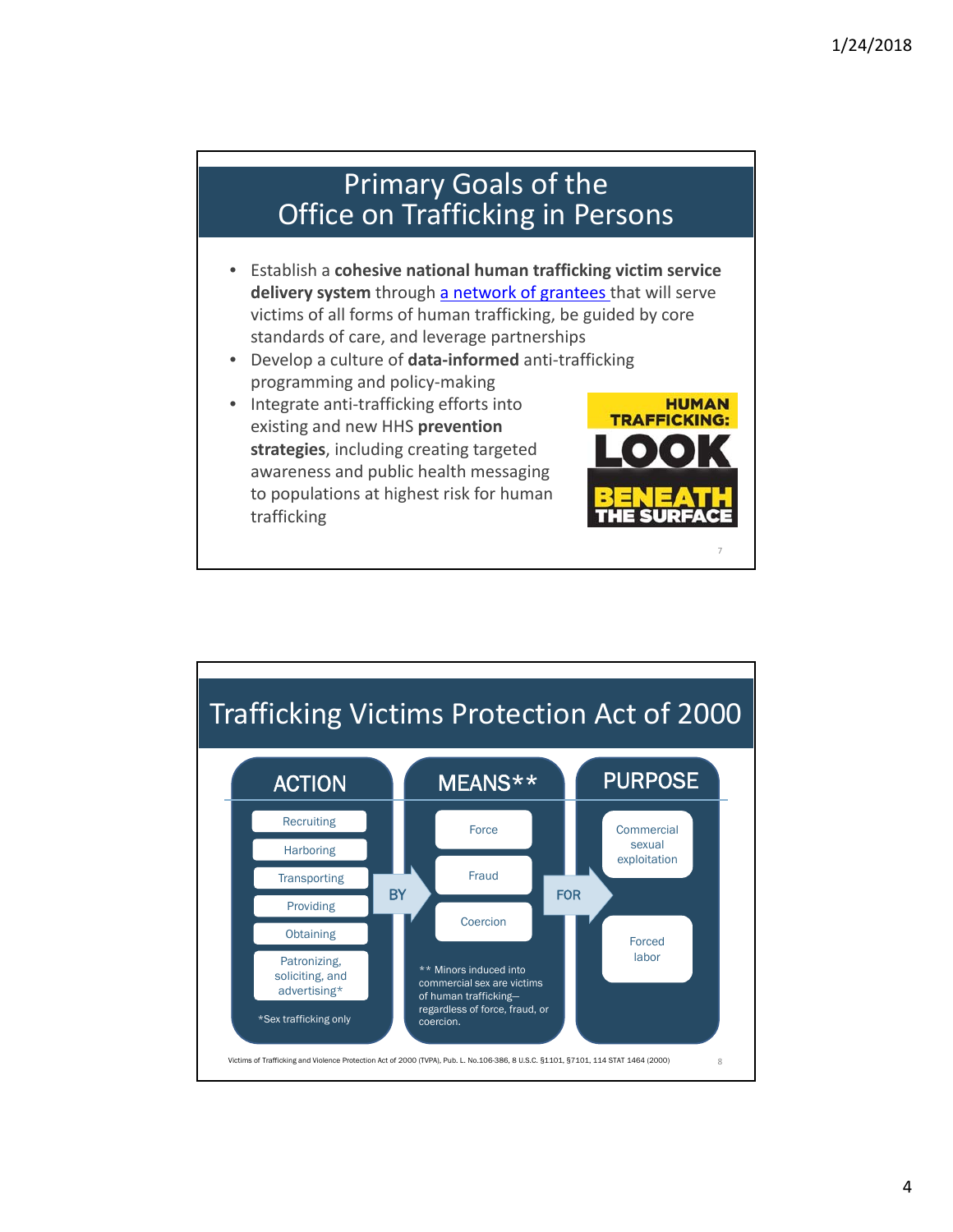# Types of Trafficking





Sex Trafficking Labor Trafficking

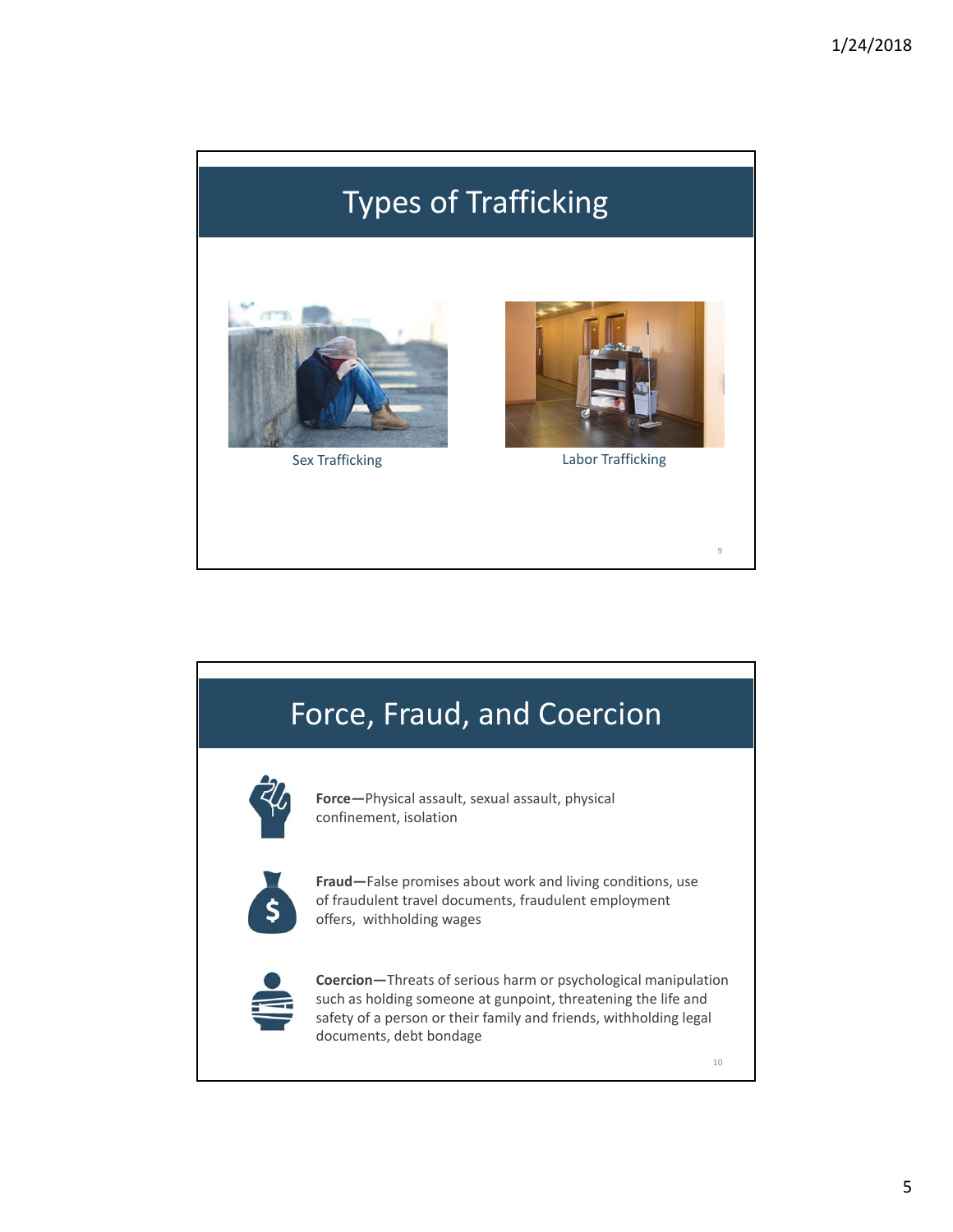#### Vulnerable Populations

- History of abuse and neglect
- Runaway and homeless youth
- Victims of domestic violence
- Lesbian, gay, bisexual, transgender, and questioning (LGBTQ) individuals
- Foreign nationals
- Racial and ethnic minorities
- Individuals with disabilities
- Low socioeconomic status
- History of substance use
- Communities exposed to intergenerational trauma



e: SOAR to Heath and V

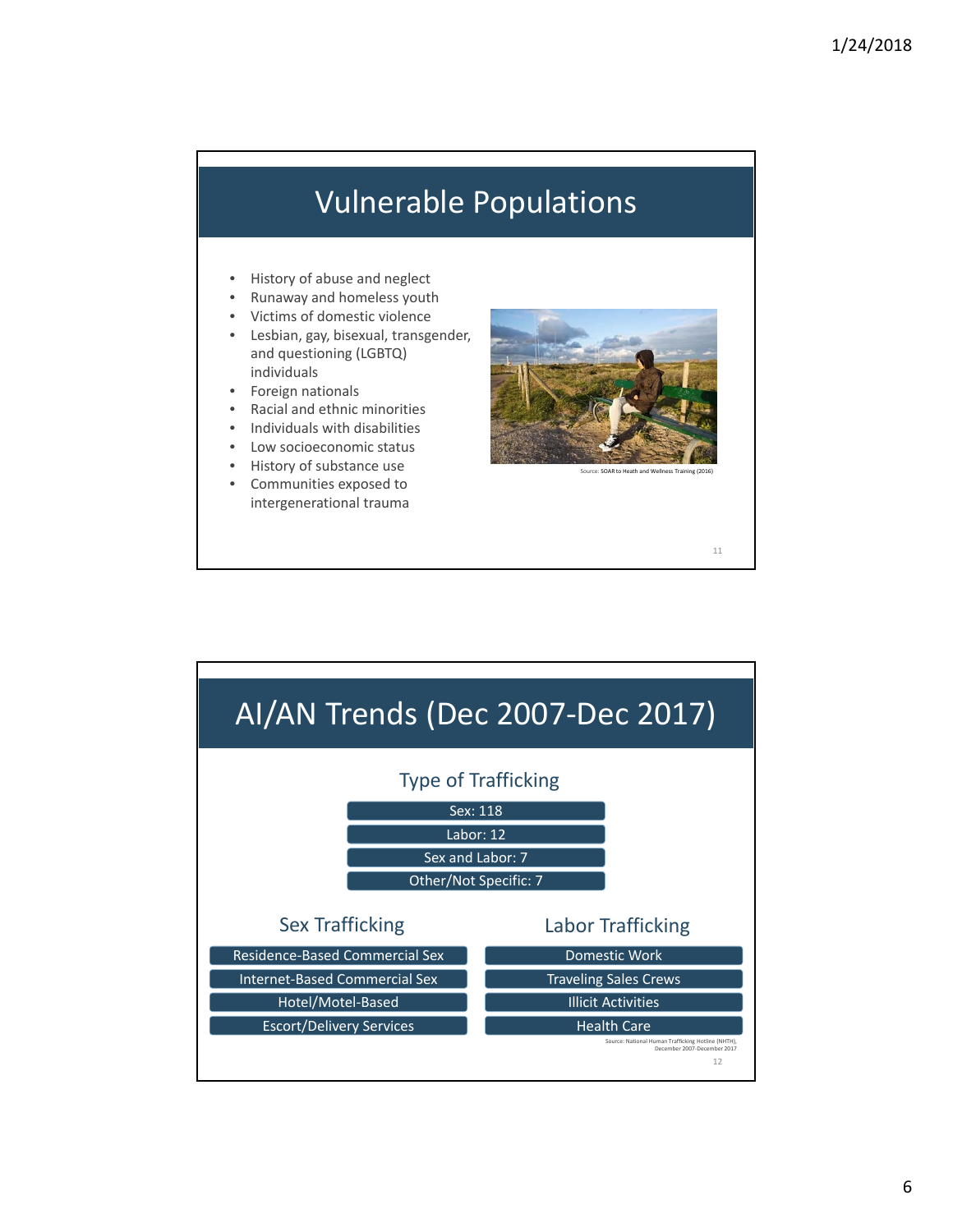

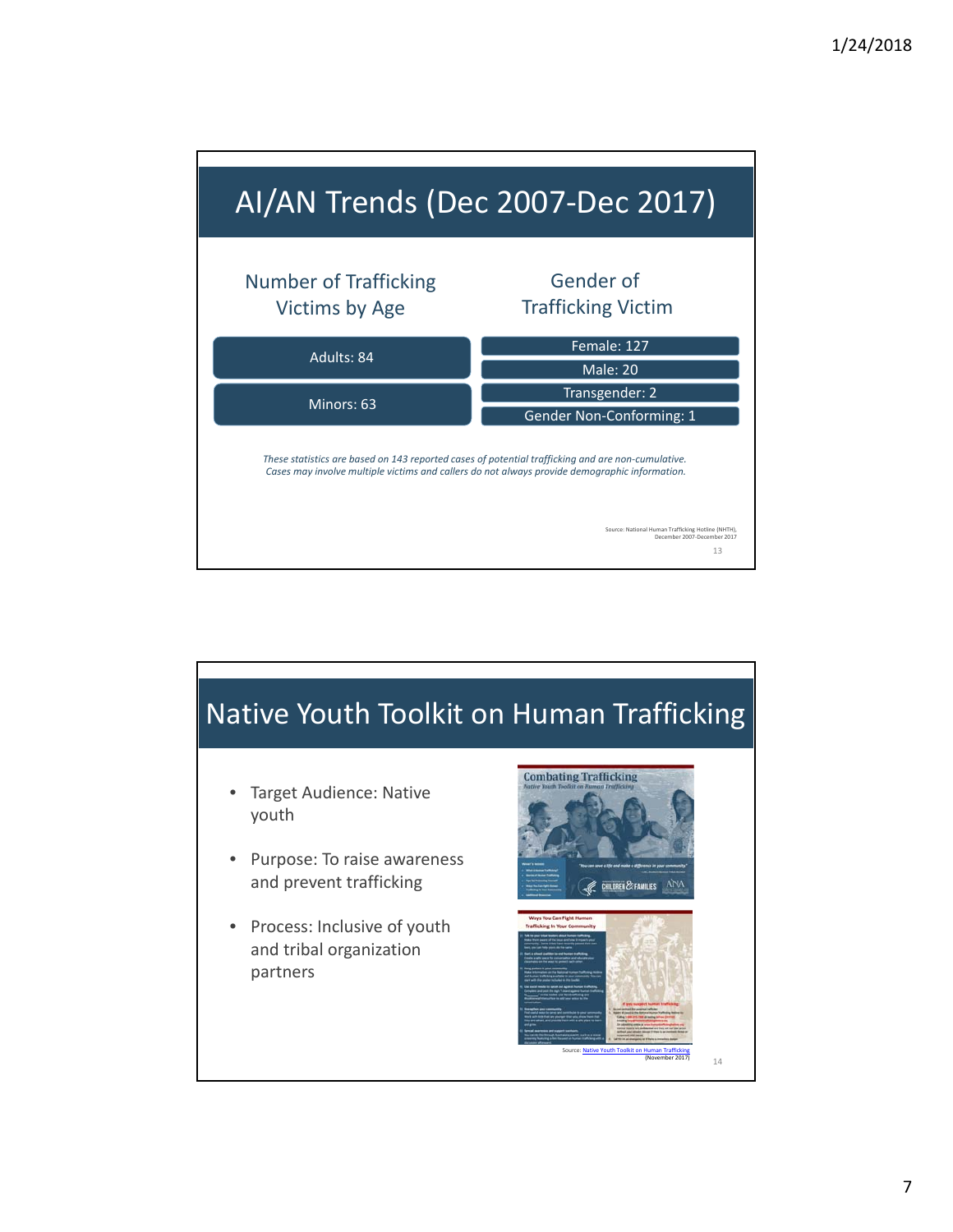# Native Youth Toolkit on Human Trafficking



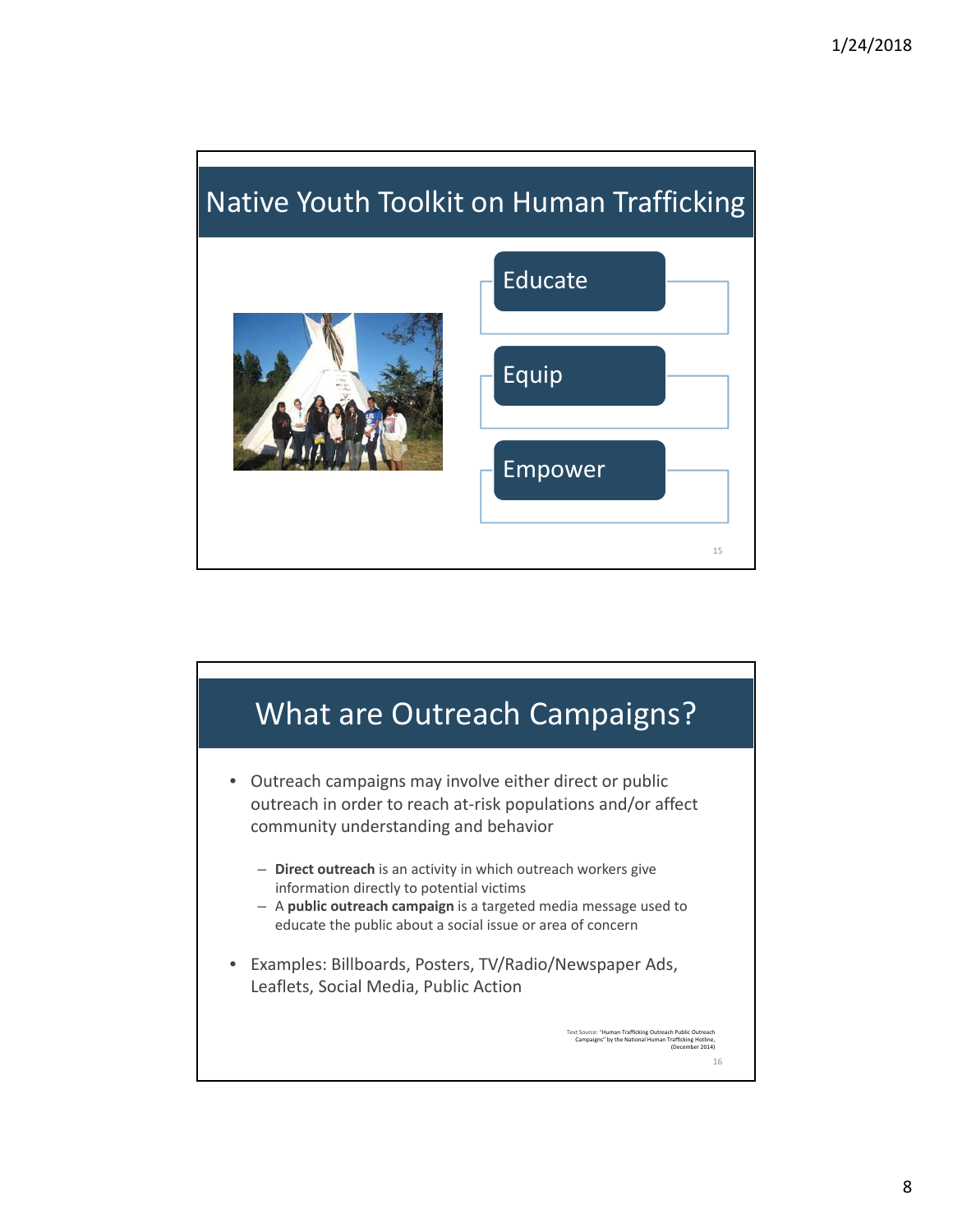

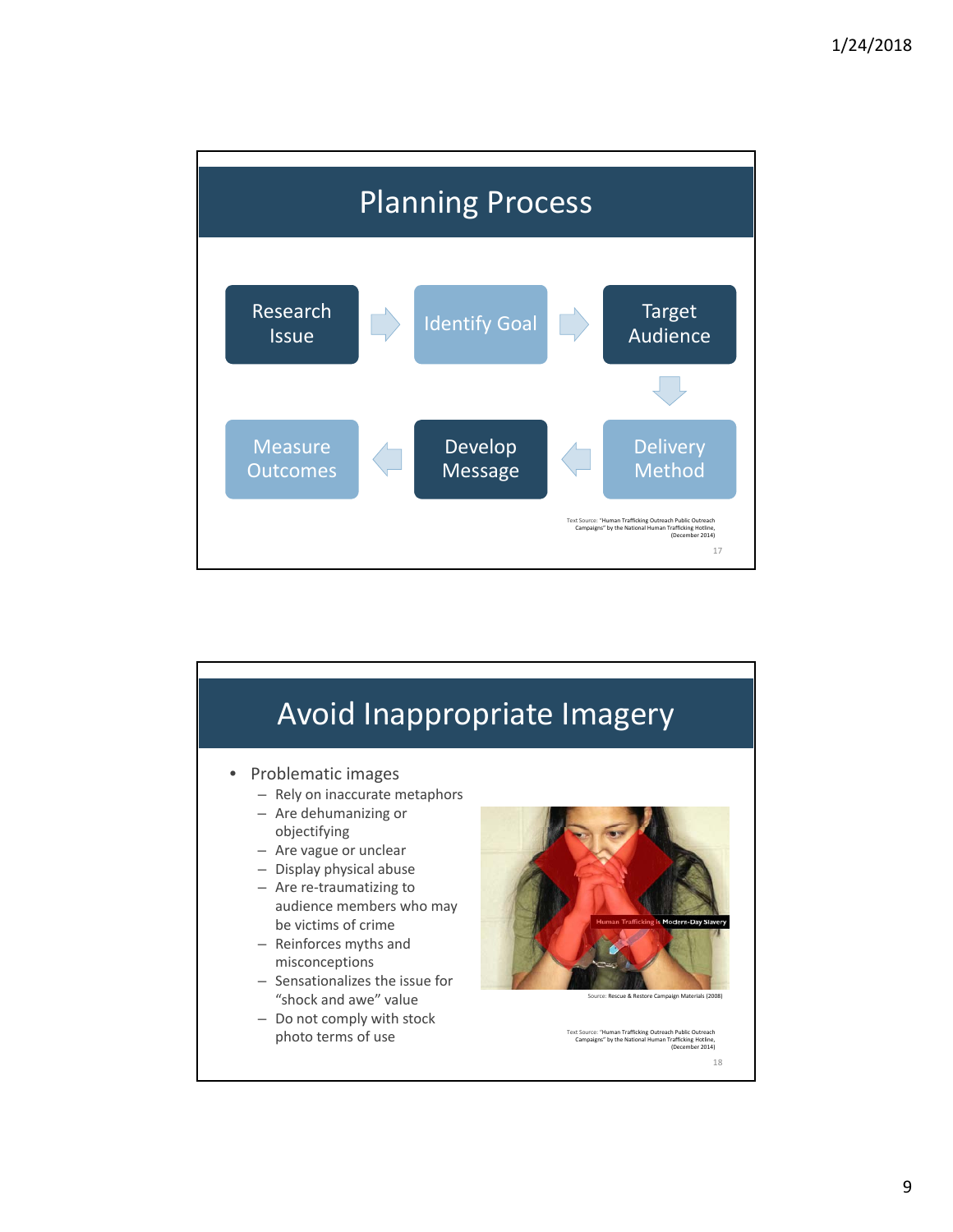### Use Empowering Imagery and Messaging



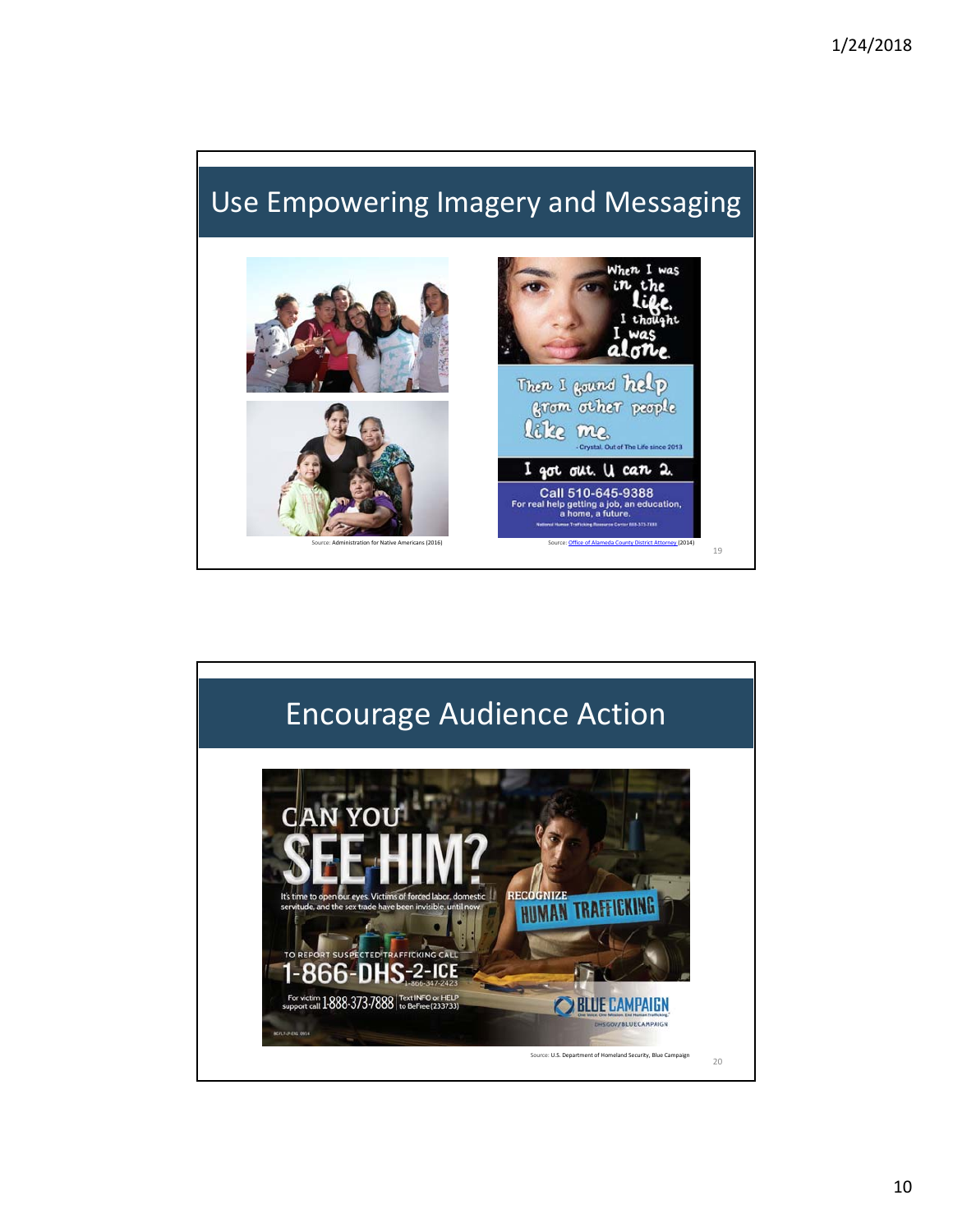# Overview of ACF Resources & Support

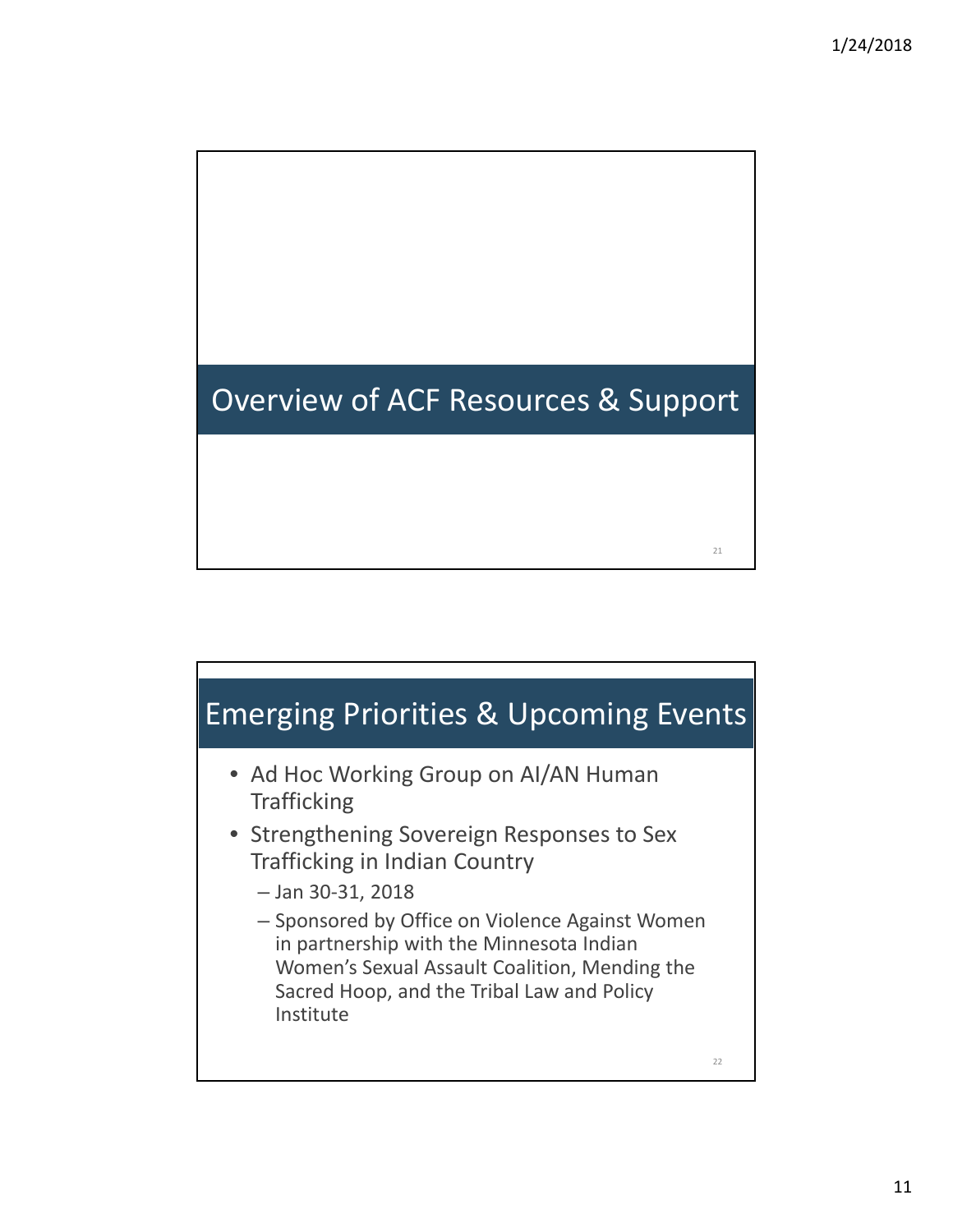#### ANA Resources on Human Trafficking

Public Awareness & Outreach

- Information Memorandum: Recognizing and Responding to Human Trafficking among American Indian, Alaska Native, and Pacific Islander Communities
- Previous ANA Webinar: Sex Trafficking in Indian **Country**
- Awareness training for current grantees
- Social and Economic Development Strategies funding

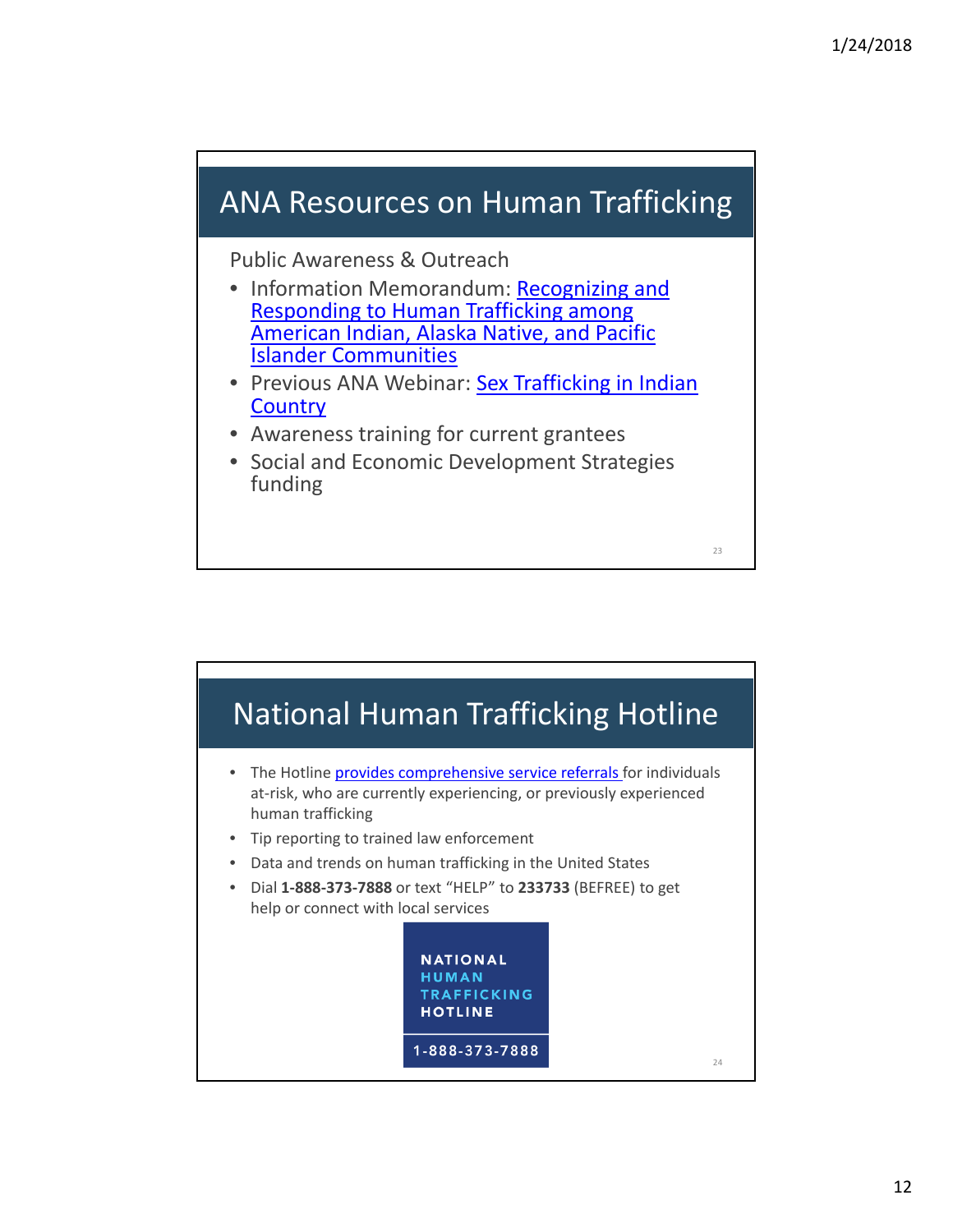#### Training and Technical Assistance

- National Human Trafficking Training and Technical Assistance Center (NHTTAC)
	- Delivers training and technical assistance (T&TA) to enhance the public health response to human trafficking, increase victim identification, build capacity of organizations and communities to strengthen short, medium, and long‐term outcomes for trafficking survivors
	- In FY2017, conducted 37 trainings that reached 1,312 individuals and produced 72 resources



**NATIONAL HUMAN TRAFFICKING TRAINING AND TECHNICAL SSISTANCE CENTER** 

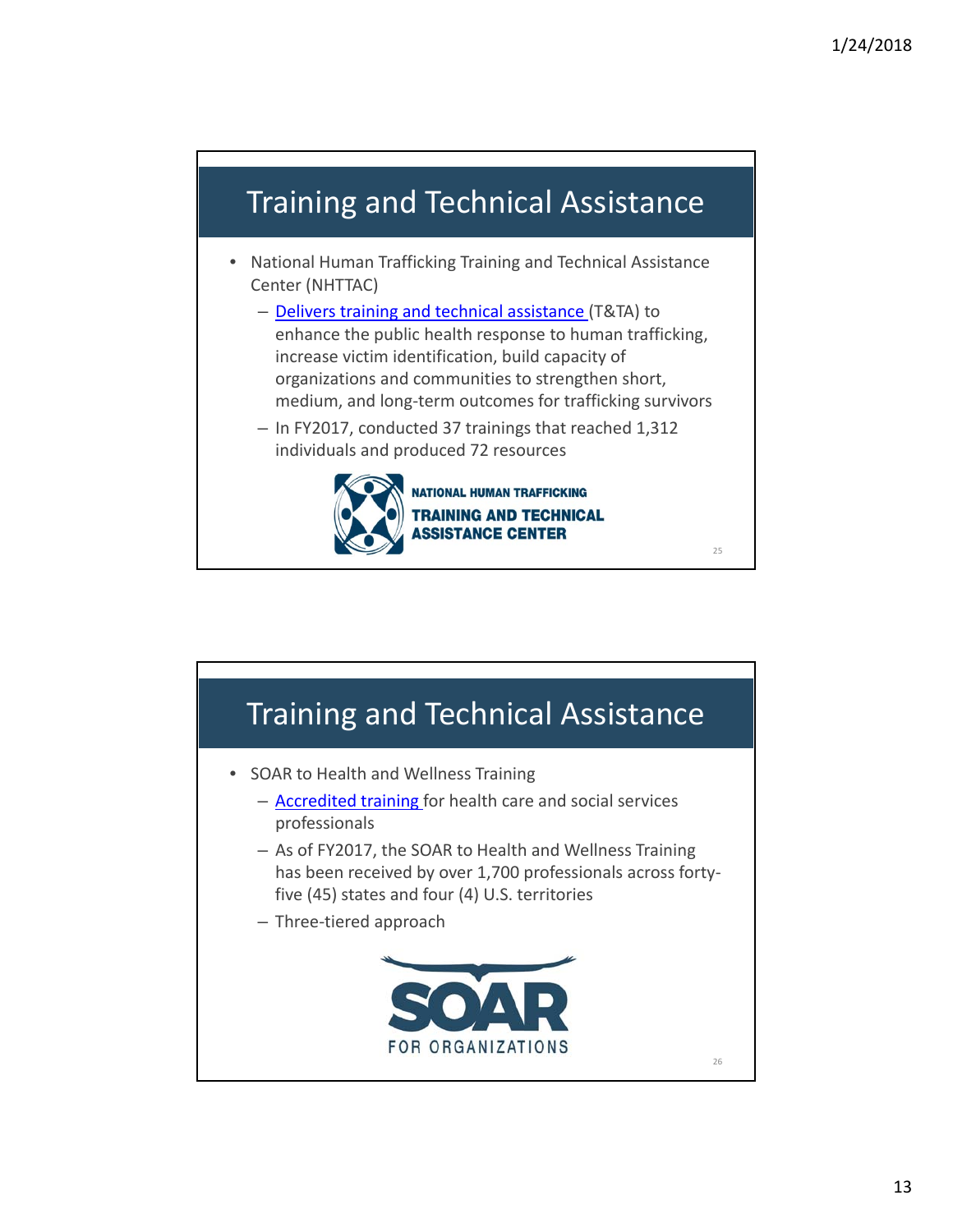# Available T&TA Resources